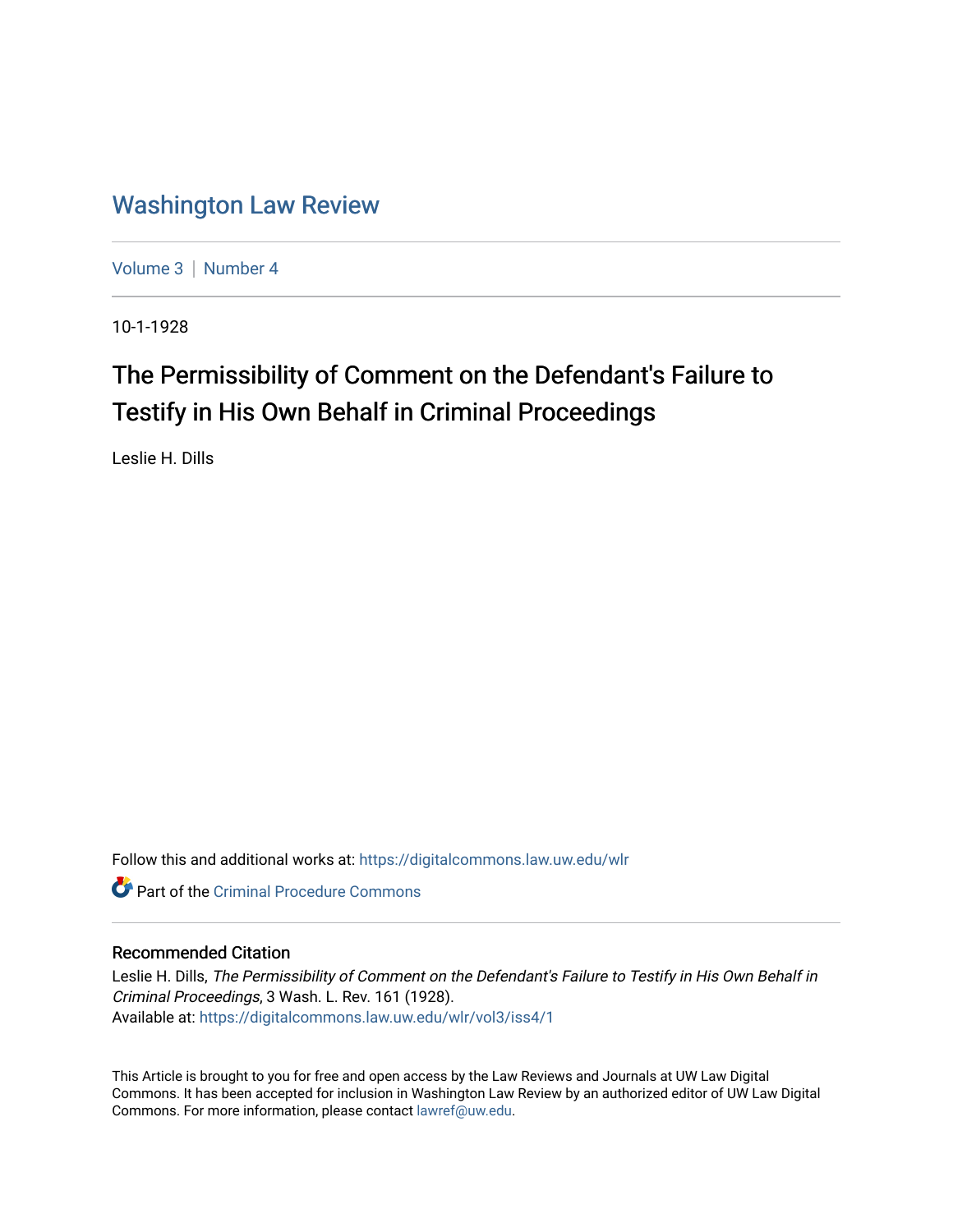# **WASHINGTON LAW REVIEW**

VOLUME III. COTOBER, 1928 NUMBER 4

#### THE PERMISSIBILITY OF COMMENT ON THE DEFEND-ANT'S FAILURE TO TESTIFY IN HIS OWN BEHALF **IN** CRIMINAL PROCEEDINGS

When the question as to whether or not a prosecuting attorney should be permitted to comment on the failure of the accused in a Criminal action to testify in his own behalf first arose in the state of Washington, the Supreme Court rested its decision<sup>1</sup> denying the right to make such comment on a statute.<sup>2</sup> The abrogation<sup>3</sup> of this statute by the Supreme Court under its rule-making power,<sup>4</sup> leaves this question of vital importance **in** criminal practice open and undecided in this State.

The statute referred to formerly provided in substance that the accused in a erininal case could offer himself as a witness in his own behalf, thereby subjecting himself to the usual rules of law relating to cross-examination, and further provided

"that nothing **in** this code shall be construed to compel such accused person to offer himself or herself as a witness in such case *And promded further, that it shall be the duty of the court to nstruct the jury that no inference of guilt shall arise against the accused if the accused shall* fail or refuse to testify as a witness in his or her own be*half* "<sup>5</sup> (Italics ours)

The Supreme Court in its decision in the case of *State v. Smoka*lem,<sup>6</sup> merely said in relation to the question, that the statute<sup>7</sup> im-

*State v. Smokalem,* 37 Wash. 91, 79 Pac. **603** (1905).

Rem. Comp. Stat. (Wash., 1922), Sec. 2148.

<sup>2</sup>Rule IX, sec. 1, 140 Wash. XXXV.. 4 Laws **1925, Ch.** 118, Sec. 1, providing **in** substance that the Supreme Court shall have power to make rules for the simplification of pleading, practice, and procedure of the -courts of the state and all laws in conflict with such rules shall be nullified.

<sup>&#</sup>x27;See Note 2, *supra.* The italicized portion was abrogated by the recent rule cited in Note **3.**

<sup>&#</sup>x27;See Note **1,** *supra.*

Referring to Rem. Comp. Stat. (Wash., 1922), Sec. 2148.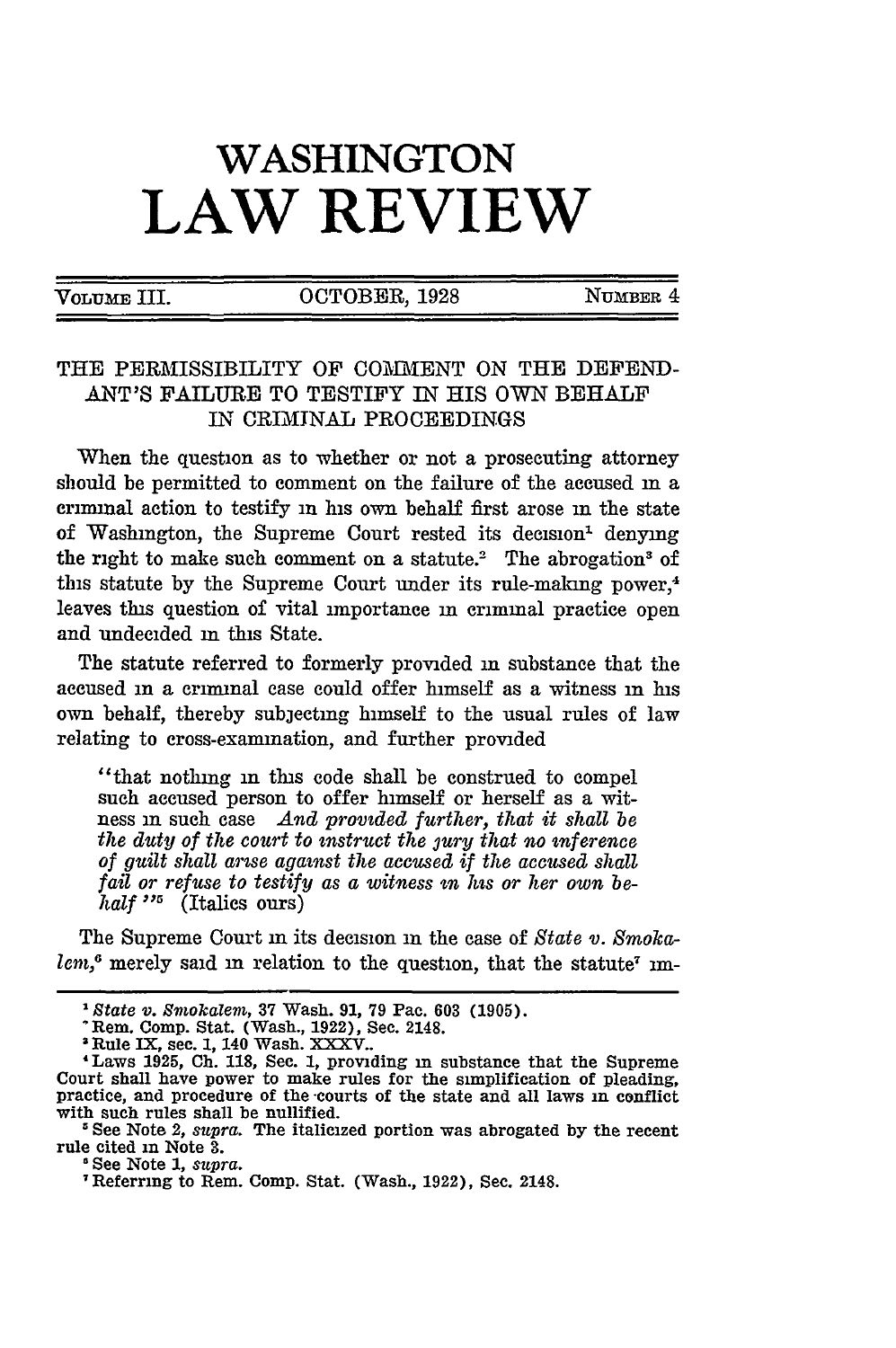posing a duty on the court to instruct that no inference arose against the defendant by reason of his failure to testify, prohibited by implication the prosecuting attorney as an officer of the court from commenting on such failure.

Now, with the italicised proviso of the quoted section gone, there arises the question whether or not, in the absence of any statute affecting the matter, comment by the prosecutor on the defendant's silence in a criminal trial violates the defendant's constitutional privilege<sup>8</sup> against compulsory self-incrimination.

#### HISTORICAL BACKGROUND OF THE PRIVILEGE AGAINST SELF-INCRIM-INATION

Before considering the scope of the constitutional privilege from compulsory self-incrimination, a short investigation of the common law privilege is both interesting and necessary for a proper understanding of the question. Since the growth of the common law privilege took place over a period of over 400 years, only a slight resume can be given in this discussion.

It may suffice to say that the privilege grew up as a reaction against the oath "*yusyurandem de veritate dicenda*" or inquisitional oath introduced into England by ecclesiastical courts in the late 1300's to replace trial by ordeal and compurgation.<sup>9</sup> The misuse of this oath by these courts and by the common law courts which also undertook the punishment of Protestants under the Stuarts aroused great public indignation,<sup>10</sup> for the use of the oath degenerated into a mere inquisitional process used to probe into the individual's private thoughts to find something chargeable.

During the Reign of Charles I, his courts found the use of this oath very efficacious in destroying his political enemies by treason charges and in obtaining his "forced loans."<sup>12</sup> Not only was the oath used, but it was augmented by bullying and extreme tor ture<sup>13</sup> in even such modern times as to be transferred for certain uses to the colonies.<sup>14</sup> Such persecution brought on the revolution

<sup>8</sup> WASH. CONST. Art. 1, Sec. 9.

**<sup>9</sup>**1 POLL. & MAIT., HIST. OF ENG. LAW (1905) 425. **<sup>11</sup>**2 COBBET, PARL. HIST., 722.

<sup>&</sup>quot; **3** Car. I, **C.** 1, s. 1-3, 10 (1627)

<sup>&</sup>lt;sup>13</sup> 1 STEPHENS, HIST. OF CRIM. LAW, 325 and *Felton's Case*, 3 How St. Tr. **371** (P **C.,** 1628).

<sup>14</sup> Mass. Body of Liberties 1641 (Whitmore's Ed.) s. 45, "No man shall be forced by torture to confess any crime against himself nor any other unless it be in some capital case where he is first fully convicted by clear and sufficient evidence to be guilty After which, if the cause be of that nature, that it is apparent there be other conspirators or confederates with him, then he may be tortured, yet not such tortures as be barbarous and unhumane."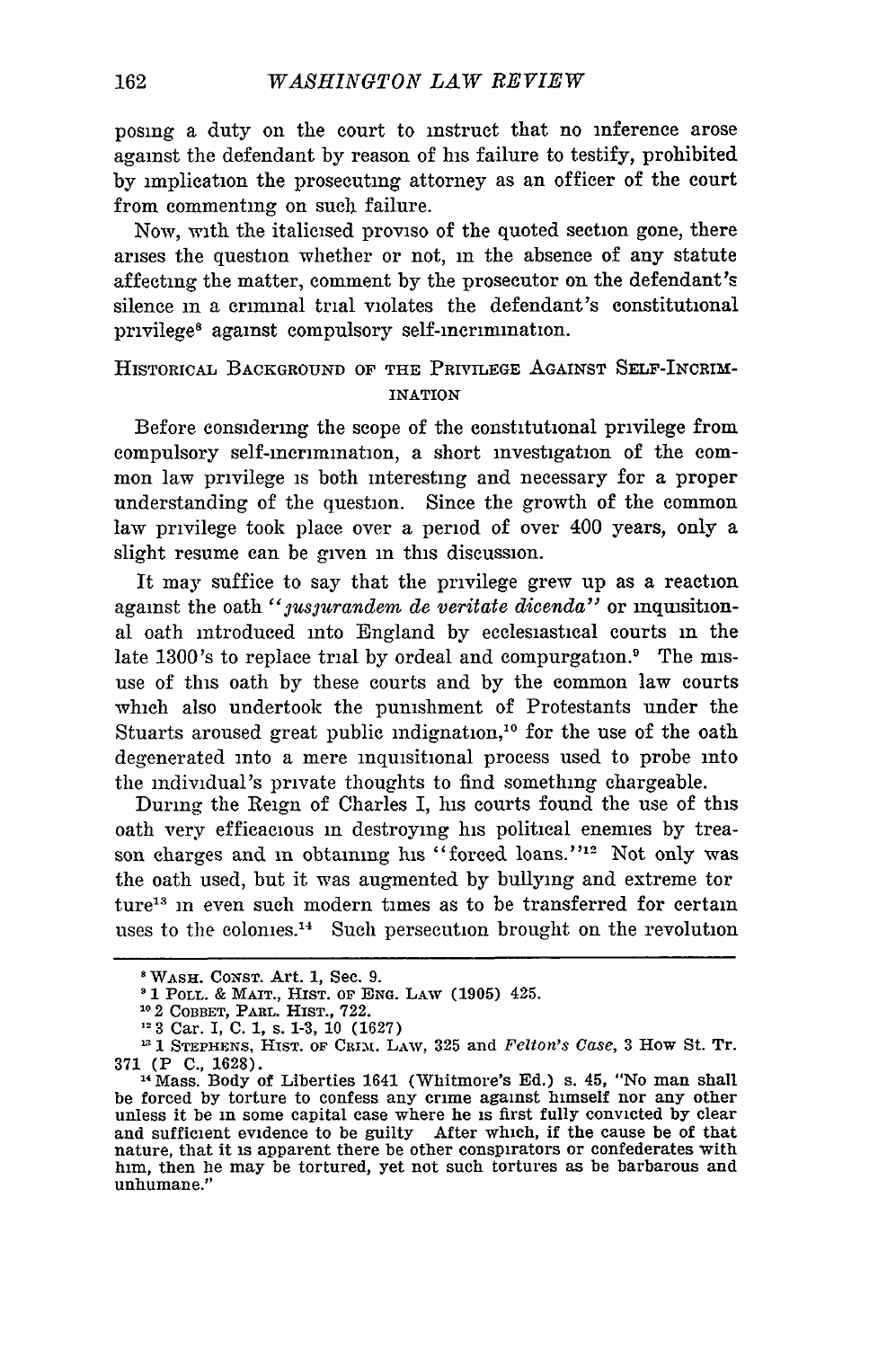of 1648, ending **in** the beheading of Charles I, the establishment of the Commonwealth and the destruction of everything the Stuarts had used **in** their oppression.

The courts of the Commonwealth now decided that compulsory self-incrimination was not permissible **in** criminal trials."5 Next the courts of the Protectorate recognized the privilege in civil cases.<sup>16</sup> Though the Stuarts were again restored, their evil practices were gone forever, the liberties gained were extended, and the privilege against self-incrimination was now recognized to include all witnesses.<sup>17</sup>

The growth of the privilege was not, then, accidental,<sup>18</sup> but rather it was the reaction to centuries of tyranny, persecution and torture, recogmzed as an essential element of fair criminal procedure, springing from the Anglo-Saxon repugnance to oppression and expressing that people's ideal of fairness, equity, and justice.

The privilege was so well entrenched **in** the common law by 1689 that it did not appear in the Bill of Rights of that year,19 but a hundred years later suddenly appears in the American Constitution.20 Since it did not appear **in** the earlier constitutions it may be supposed that the idea of the necessity of writing it into the Constitution came from clamour raised by the French Constitutional Assembly,<sup>21</sup> against compulsory self-incrimination just before our Bill of Rights was added to the Constitution. It is probable that our delegates to France after the Revolution, seeing the danger of oppression by the use of compulsory self-incrimination and remembering the violation of individual rights under the British Writs of Assistance, had the privilege written into our so-called Bill of Rights as protection against the then fearsome central government. Moreover, the privilege has been so highly regarded that

*'Lilburi's Trial,* 4 How. St. Tr. **1269** (1649).

The *Protector v. Lord Tumley,* Hard. 22 (1655).

*17 Bcrogg's Trial,* **5** How. St. Tr. 1034 (1660) "You are not bound to answer me, but if you will not, we must prove it." *Reading's Trial,* 7 How. St. Tr. **259 (1679).**

<sup>18</sup> 1 STEPHEN'S HIST. CRIM. LAW, 342.

**:T btd. 325.**

**o U. S. CoNsT.** Amend. V The history of the privilege is quite fully discussed in *Twining v. New Jersey,* 211 **U. S. 78, 29** Sup. Ct. 14, **53** L. **Ed. 97,** in which it was assumed for the purpose of argument only, but not decided that comment by a judge on the failure of the accused to testify violated the privilege.

<sup>n</sup> 4 WIGMORE, EVIDENCE (2nd od., 1923) 817, n. 112.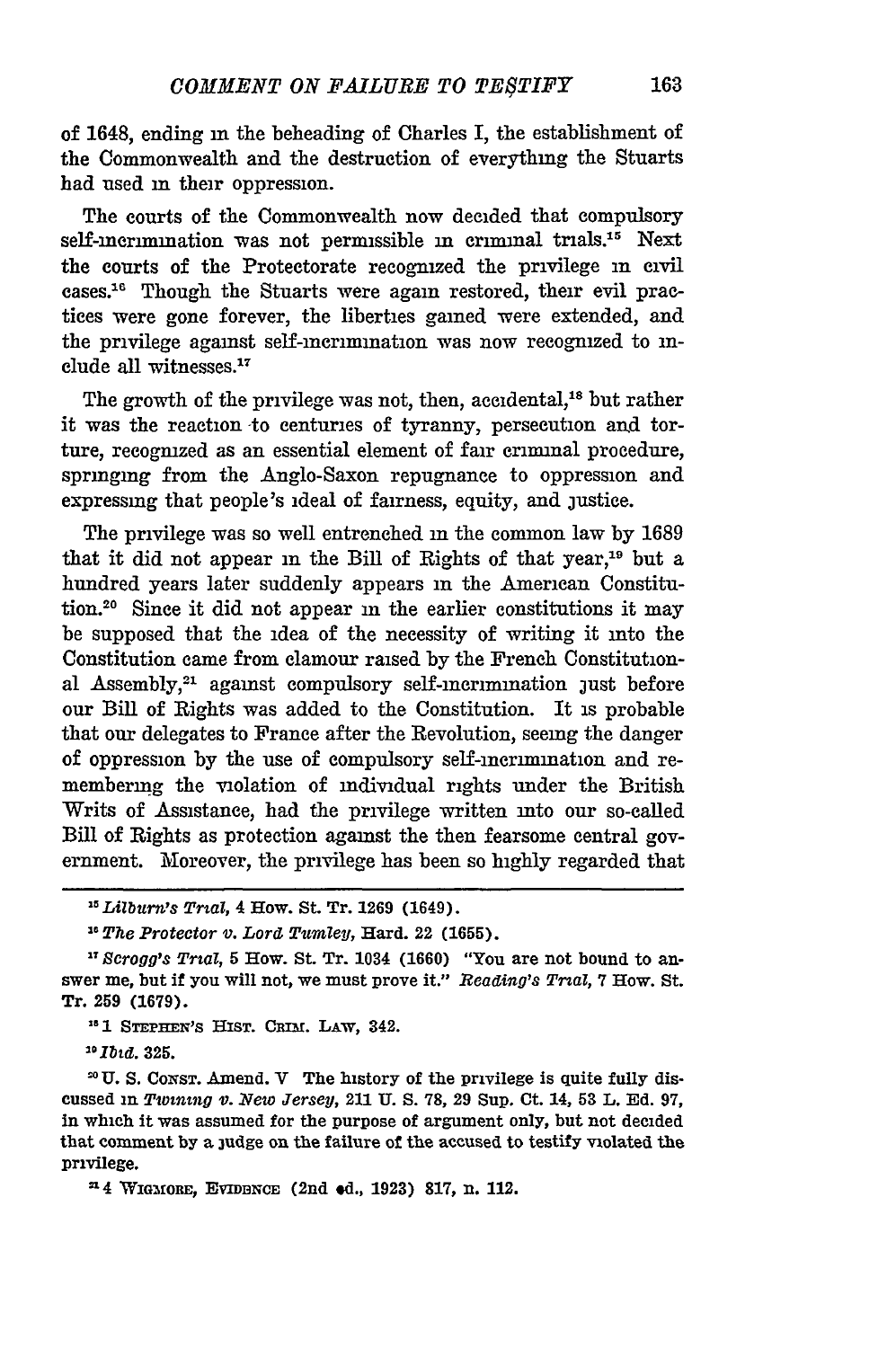it has been expressly written into the constitution of every state in the Union save those of Iowa<sup>22</sup> and New Jersey

#### THE SCOPE AND POLICY OF THE PRIVILEGE

**An** investigation into the scope and policies of the privilege will be necessary to determine whether comment on its exercise violates its purposes.

From the view-point of the individual, the privilege exists to protect his private life, freedom, and independence to protect him from inquisitional grilling relative to every act that might, to an officious investigator, seem indicative of some unlawful intent. It exists also to protect him from investigations of the police third degree type which easily lead to barbarous practices.

Society and the state itself are also interested in the promulgation of the privilege, for without it the prosecuting system may come to rely on evidence obtained by examining the defendant,<sup>23</sup> the tendency progressively being, first, to seek an incriminating answer, next, to demand it, and ultimately, to force it by bullying, which readily leads to the use of physical force and torture such as reputedly sometimes used in "third degrees"

With this back-ground, it may be said generally that the function of the privilege, generally stated, is to guarantee to the individual that he will not be forced, by positive present act or word to furnish, produce, or make evidence to be used against himself.<sup>24</sup>

#### THE COMPETENCY ACTS

At common law until very recent times the accused could not testify at his own trial,<sup>25</sup> being disqualified because of interest, though of course, his confession could be received, and prior to the establishment of the privilege he could be examined to obtain a confession. This disqualification was universal until 1864 when Maine passed the first competency  $act<sub>1</sub><sup>26</sup>$  followed since then by

<sup>=</sup> Iowa guarantees the privilege **by** statute: Iowa Code 1924, Sec. 13891, and has also held that it is included in the "due process" clause of the Constitution. *State v. Height,* **117** Ia. 650, 91 N. W 935 (1902). However, such opinion is unsound in the face of the opposite holding of the U. S. Supreme Court in *Twining v. New Jersey,* Note 20, *supra.*

<sup>&</sup>lt;sup>23</sup> "Any system of administration which permits the prosecution to trust habitually to compulsory self-disclosure as a source of proof must itself suffer morally thereby" **1** WIGMAORE *,op. cit. supra,* Note 21, 472, Sec. 225.

<sup>&</sup>lt;sup>24</sup> Use of footprints, articles found on the accused, and voluntary statements are not necessarily exceptions to this statement since they come ments are not necessarily exceptions to this statement since they come under the head of real evidence. *State v. Nordstrom,* 7 Wash. 506, **35** Pac. 382 (1893) *State v. Barela,* 23 N. M. 395, **168** Pac. 545, L. R. A. 1918B, 844 (1917) and note; 28 L. R. A. 699.

<sup>&</sup>lt;sup>25</sup> He could since early times make an unsworn statement to the jury

<sup>5</sup> Minn. L. Rev 390, 553.<br><sup>25</sup> Me., Stat. 1864, c. 280, "--the person so charged shall at his own requests, but not otherwise, be deemed a competent witness."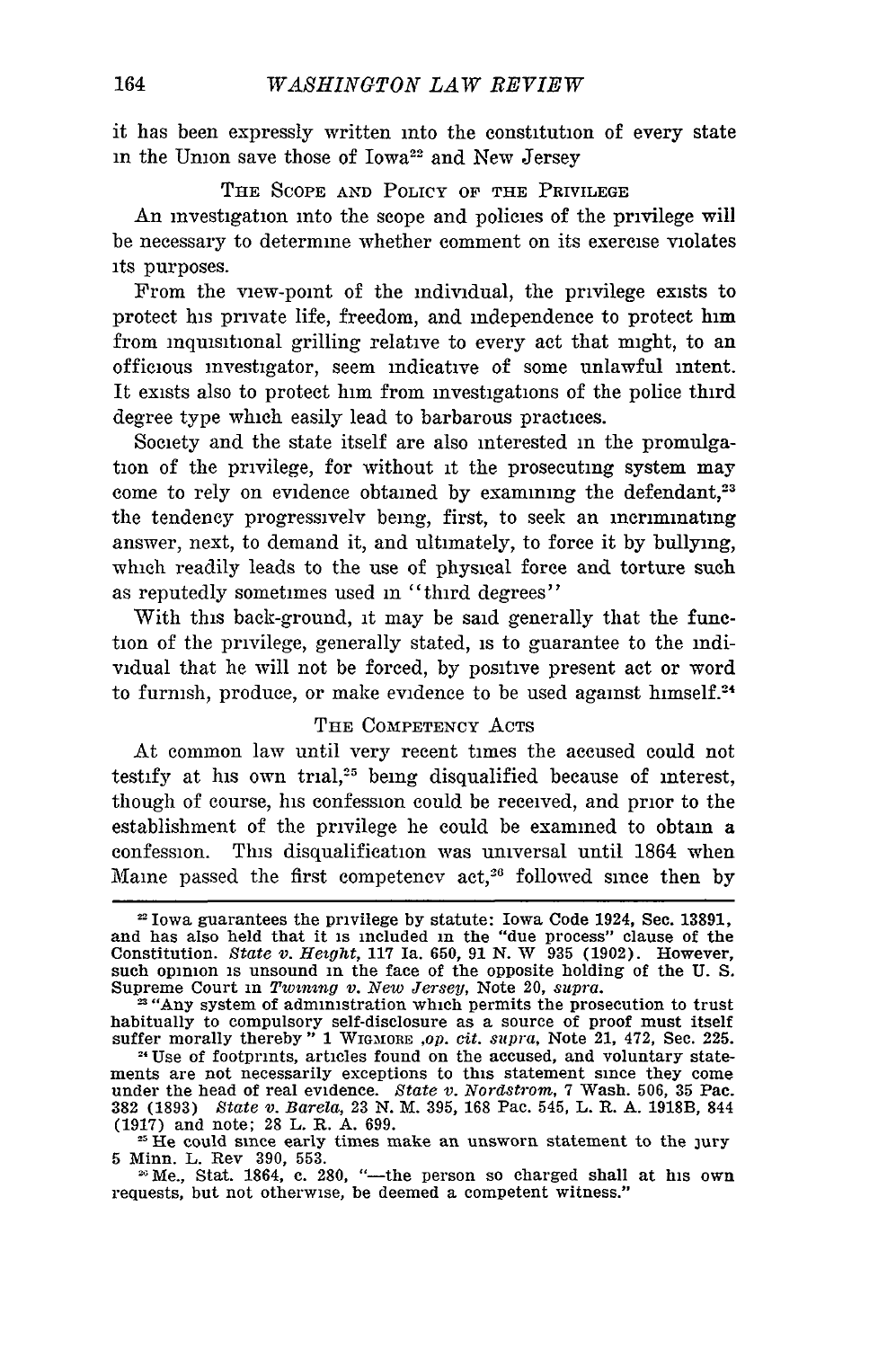all the states of the Union save Georgia. Thus, the right of the accused to testify dates back less than 75 years and exists only by virtue of statutory or constitutional provision. This fact coupled with the one that almost all such statutes while qualifying the defendant to testify, provide against comment.<sup>27</sup> explains the dearth of decisions on the point **in** question.

These competency acts were not passed with any intent of limitmg the extent of the privilege but only for the purpose of adding a further privilege of testifying if the defendant desired. As stated by the Virginia Supreme Court

"The sole purpose of this enactment, it is obvious, was to give the accused, who alone could know the true state of the case and the explanation of its many exculpatory circumstances, the opportunity to testify or not as bis interests might dictate.<sup>528</sup>

In order to avoid any possibility of the competency acts limiting the privilege, every state in the Union, with the exception of Georgia, New Jersey, South Carolina and Washington, to which Ohio now may be added,<sup>29</sup> provides in the statute granting competency that the failure of the accused to testify shall not create any inference or presumption against him. This latter clause, though varying slightly in phraseology in some states, is generally construed to prevent comment by either court or prosecutor.<sup>30</sup> Of this group of states only New. Jersey<sup>31</sup> has come to allow comment on the failure to exercise the right to testify, and it has no constitutional guarantee against self-incrimination.

The constitution of Washington guarantees the privilege against compulsory self-incrimination **in** the following words

"No person shall be compelled in any criminal case to give evidence against himself or be twice put in jeopardy for the same offense."32

A statute of the state grants to the accused the right to testify as any other witness, subjects him to cross-examination, and further provides that

"Nothing in this code shall be construed to compel such

<sup>&</sup>quot;See Note **30,** *infra.*

*<sup>&</sup>quot;sPrice 'v. Commonwealth,* 77 Va. **393 (1883)**

<sup>&</sup>quot;Ohio amended constitution in **1912** to allow comment. Orno CoNST. Art. I, Sec. 10.<br><sup>20</sup>4 WIGMORE, *op. cit. supra* Note 21, Sec. 2272, p. 900, footnote 4, *Wil-*

*son v. U. S.,* 149 **U. S. 60, 13** Sup. Ct. **765, 37** L. **Ed. 650 (1893)** *State v. Garrngton,* 11 **S.** D. **178, 76 N.** W **326 (1898)** *Commonwealth v. Scott,* <sup>123</sup> Mass. 239, 25 Am. Rep. **87 (1877).**

<sup>&</sup>lt;sup>32</sup> WASH. CONST., Art. 1, Sec. 9.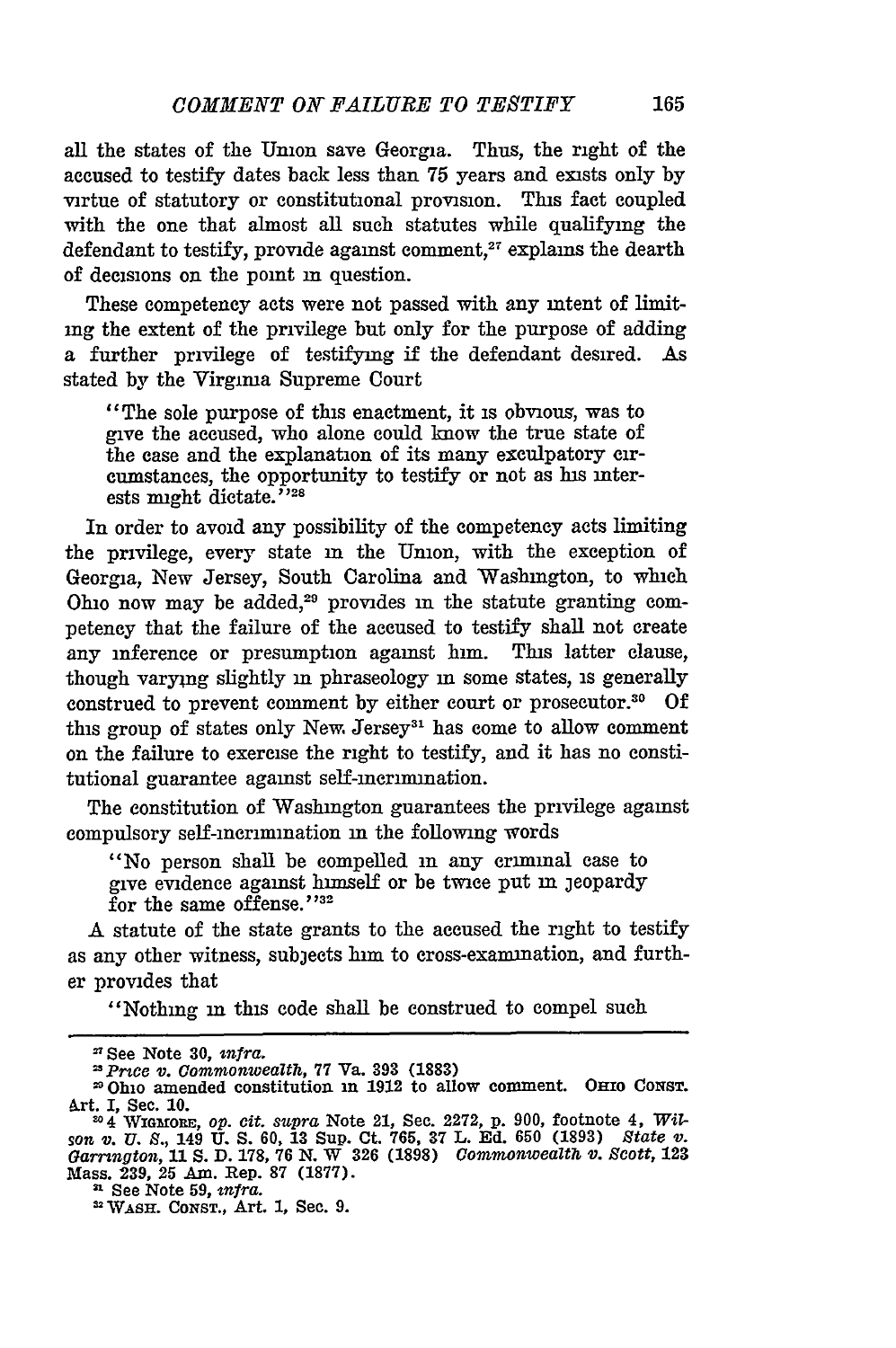accused person to offer himself or herself as a witness in such case.<sup>33</sup>

That remaining silent, even though allowed to testify, is not inconsistent with innocence has been often said. The Supreme Court of the United States does so in the following language

"It is not every one who can safely venture on the witness stand though entirely innocent of the charge against him. Excessive timidity, nervousness when facing others and attempting to explain transactions of a suspicious character, and offences charged against him, will often confuse and embarrass him to such a degree as to increase rather than remove prejudices against him. It is not every one, however honest, who would, therefore, willingly be placed on the witness stand. The statute, in tenderness to the weakness of those who from the causes mentioned might refuse to ask to be a witness, particularly when they may have been in some degree compromised by their association with others, declares that the failure of the defendant in a criminal action to request to be a witness shall not create any presumption against him."34

Again it has been said

"It may be quite natural to infer that an accused remains silent because he cannot truthfully deny the charges, but there are other possible and not improbable explanations. An innocent man might consider it wiser to remain silent rather than to be compelled to disclose suspicious circumstances which would probably outweigh his denial, or, though innocent of the offense in question, he might be compelled to disclose a more serious crime."<sup>35</sup>

**EFFECT OF** COMMENT **ON THE** SILENCE OF **THE** AccusED

If comment is allowed on the silence of the accused he is placed in a true dilemma, for if he exercises his privilege not to testify the prosecutor draws an inference of guilt from this fact, whereas, if, to avoid this, he testifies, he thereby waives his privilege in this state<sup>36</sup> and in most other jurisdictions. True, he has a choice, but the choosing between two horns of a dilemma cannot be the exercise of true option,<sup>37</sup> nor does it seem that the exercise of a constitutional right should prove such a trap or place one in such a predicament.

The result which would flow from holding comment permissible has been thus expressed

**<sup>13</sup>** See Note 2, *supra.*

*<sup>11</sup>Wilson v. U. S.,* Note **30,** supra.

**<sup>&#</sup>x27;MHINTO,, CASES ON EVIDENCE. (1919) p. 239,** footnote.

**<sup>6</sup> Cf.** *State v. O'Hara,* **17** Wash. **526, 50** Pac. **477 (1897)** *State v.* Peoples, **71** Wash. 451, 458, **129** Pac. **108 (1912)** *State v. Crowder* **119** Wash. 450, **205** Pac. **850 (1922)** *State v. Ulsemer* 24 Wash. **657, 64** Pac. **800 (1901).**

**<sup>&</sup>quot;'** WmaORE, *op. cit. supra* Note 21, 894, Sec. **2272.**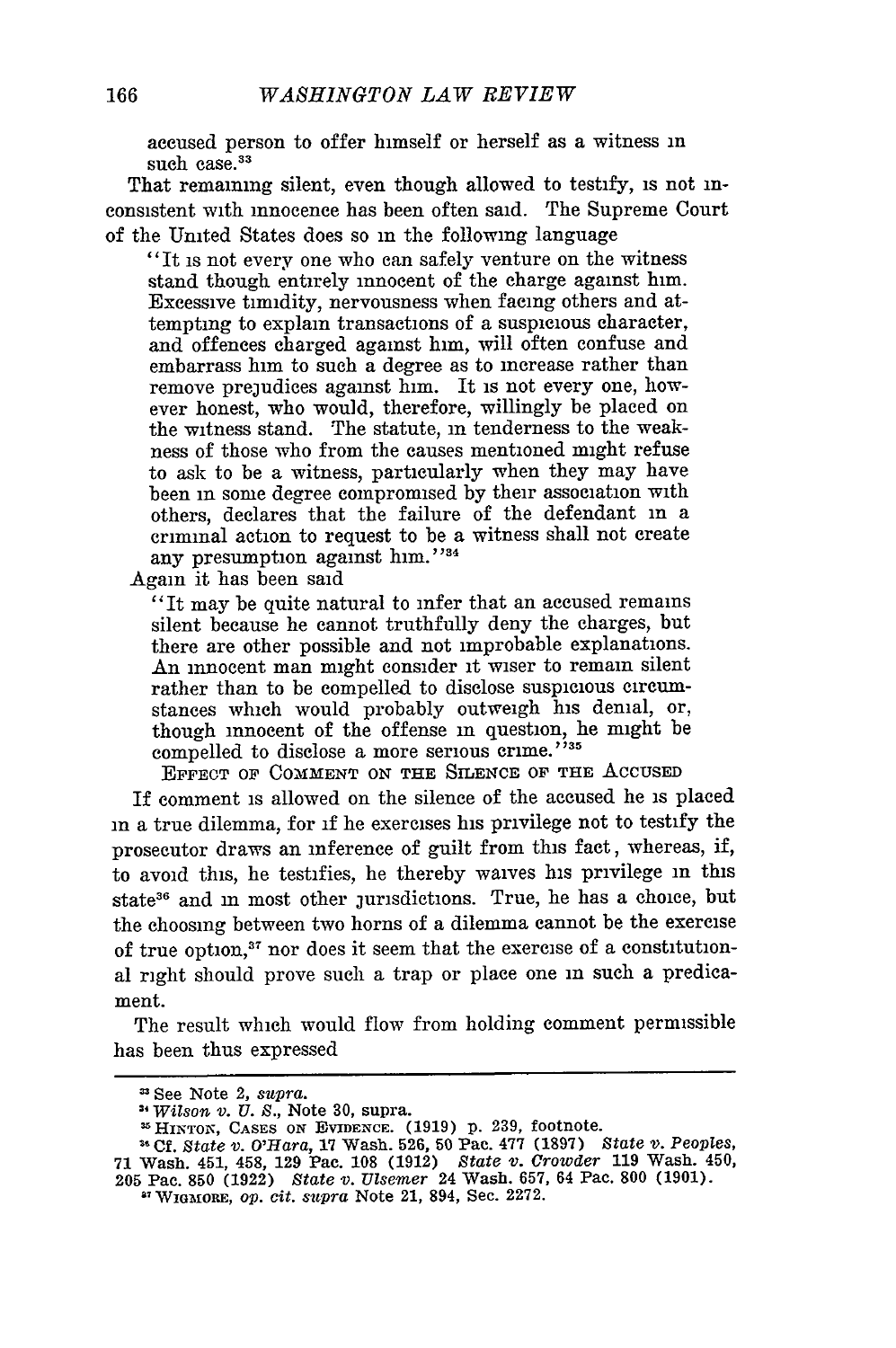"This (competency) law, while intended to confer a benefit on the accused, places him **in** a peculiar position. If he does make the request, and takes the stand, his testimony will be the subject of those tests on cross-examination that may prove embarrassing, and detract largely from its weight as evidence. If, on the other hand, his failure to take the stand on his own behalf can ever be called to the attention of the jury, the provision intended for his benefit would prove a trap and a snare."<sup>38</sup>

The effect of waiver of the privilege **by** taking the stand **in** this state reveals the real danger to the accused when placed in this predicament. He may be cross examined as any other witness,<sup>39</sup> he may be charged with admitting all the evidence adduced against him that he fails to deny by his own testimony<sup>40</sup> and his credibility may be attacked **in** any manner even to the extent of introducing prior convictions of any crime. $41$  The state may also show that his reputation for truth is bad<sup>42</sup> and may request an instruction that the interest of the accused discredits the weight of his testimony<sup>43</sup>

If comment is permitted, it does not seem probable that the accused could safely choose the other horn of the dilemma and remain silent in the face of the prosecutor's right to comment, for the prosecutor having the last statement to the jury could easily leave the impression with that body that silence on the part of the defendant is itself conclusive of his guilt.

If comment is permissible, the ultimate result is inescapable, -the accused must take the stand, and, thereby waiving his privilege entirely, subject himself to all the dangers and pitfalls of cross-examination set out heretofore. As so aptly stated **by** the California Supreme Court

"Now if, at the trial, when for all purposes of the trial, the burden is on the people to prove the offense charged **by** affirmative evidence, and the defendant is entitled to rest on his plea of not guilty, an inference of guilt can be legally drawn from his declining to go upon the stand as a witness, and **again** deny the charge against him in the form of testimony, he would practically if not theoretically, **by** his act **in** declining to exercise his privilege, furnish evidence of his guilt that might turn the scale and con-

*State v. Garrngton,* Note **30,** *supra. "State v. Crowder* **Note 36,** *supra.*

*<sup>,0</sup> State v. McCormick,* **127 Wash. 288,** 220 **Pac. 808 (1923). "Rem. Comp. Stat. (Wash. 1922), Sec. 2290, and** *State V. Turner,* **115 Wash. 170, 196 Pac. 638 (1921).** *"State v. Fredlander* **141 Wash. 1, 250 Pac. 453 (1926)** *"State v. McCann,* **16 Wash. 249, 47 Pac. 443 (1896).**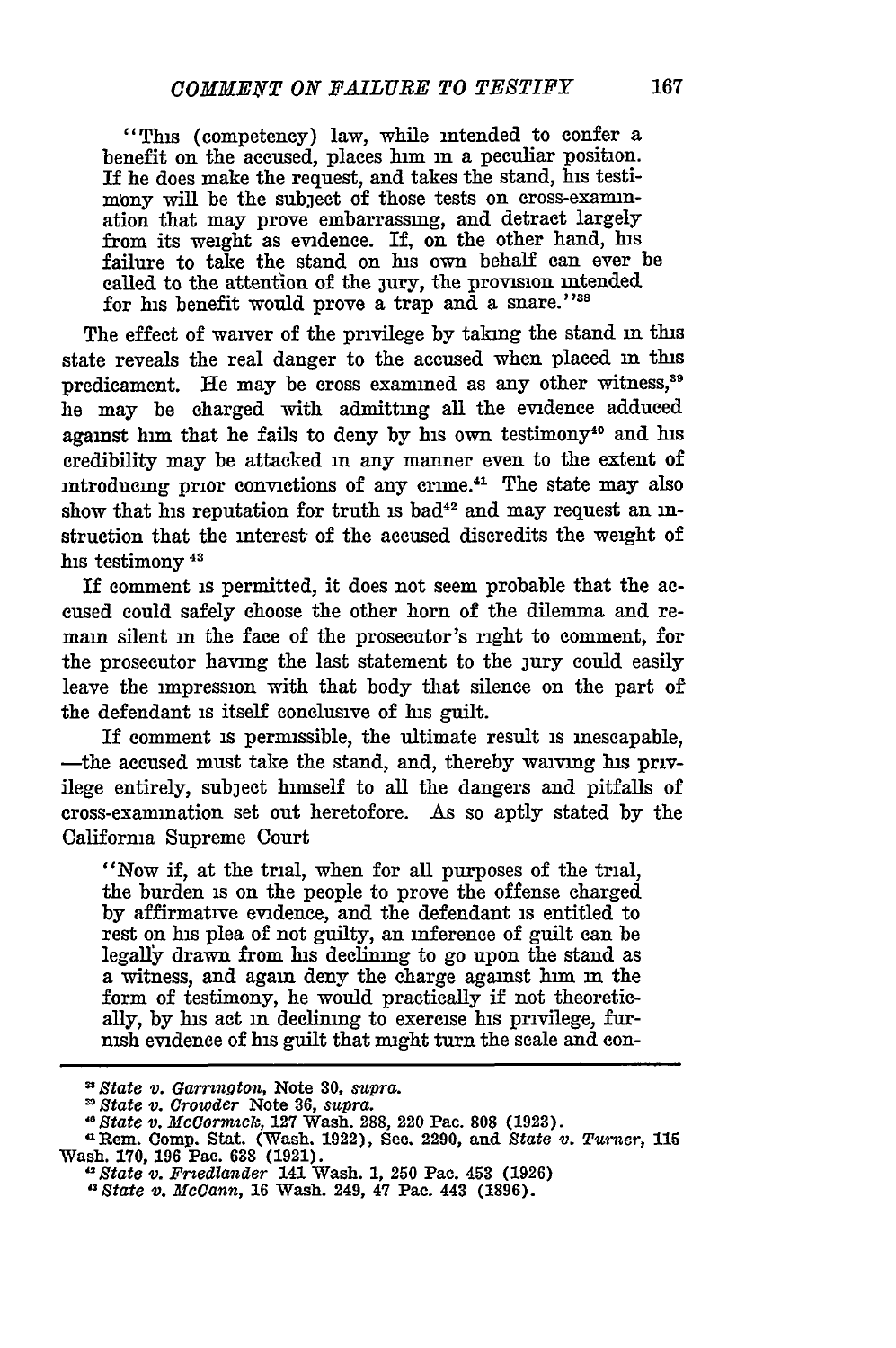vict him. In this mode he would indirectly and practically be deprived of the option which the law gives him. **"44**

If it is conceded then, and there seems no escape from so doing, that allowing comment forces the accused to testify, the constitutional privilege against compulsory self-incrimination is clearly violated, for the privilege of the accused includes freedom from testifying at all, since nothing but questions relative to or leading to his guilt could be asked him. This fact is acknowledged by universal practice and procedure.<sup>45</sup>

True it is that the accused is not compelled to testify by process of law, which distinction is mistakenly drawn in England **;46** but he is nevertheless compelled with the full force and effect of that word, whether he takes the stand in response to summons by the state or by force of an incriminating inference which such a state of the law would permit the state to draw by virtue of his not testifying.

No distinction is made in the application of the rule holding forced confessions inadmissible no matter what kind of force is used to extort them. When it is remembered that the same policies and reasons, the protection of the individual and the morals of the prosecuting system are the basis of both rules, it is difficult to see why such a distinction should be made in one case and not in the other, especially when the privilege against self-incrimination is a constitutional right and the other only a rule of evidence.

To allow comment by the prosecutor, is to violate the policies of the privilege, no matter which means of escape the accused chooses from the position in which he is placed thereby If he testifies, waiving his privilege, the prosecution may soon come to depend on the incriminating statements or confessions resulting from the cross-examination, or the discrediting facts revealed in the attack on credibility, while, **if** the accused chooses to remain silent the prosecution will rely strongly on the inference of guilt which it will deduce from this circumstance.

THE **ANALOGY** OF THE RULE **GOVERNING OTHER** PRIVILEGES

Since the other evidentiary privileges such as that between phvsician and patient, attorney and client and husband and wife are similar in nature to the privilege in question, the almost universal holding, that the exercise of such privilege is not the proper

*<sup>44</sup>People v. Tyler* **36** Cal. 522 **(1869).**

**<sup>15 5</sup>** WVIGMORE, *op. cit. supra* Note 21, Sec. 3134.

*<sup>41</sup>Kopps v. Regia* (1894). **App.** Cases **650;** *Queen v. Rhodes* **[1899] 1** Q. B. **77, 68** L. **J. 83, 79** L. T. **360, 62 J. P 774,** 47 W R. 121.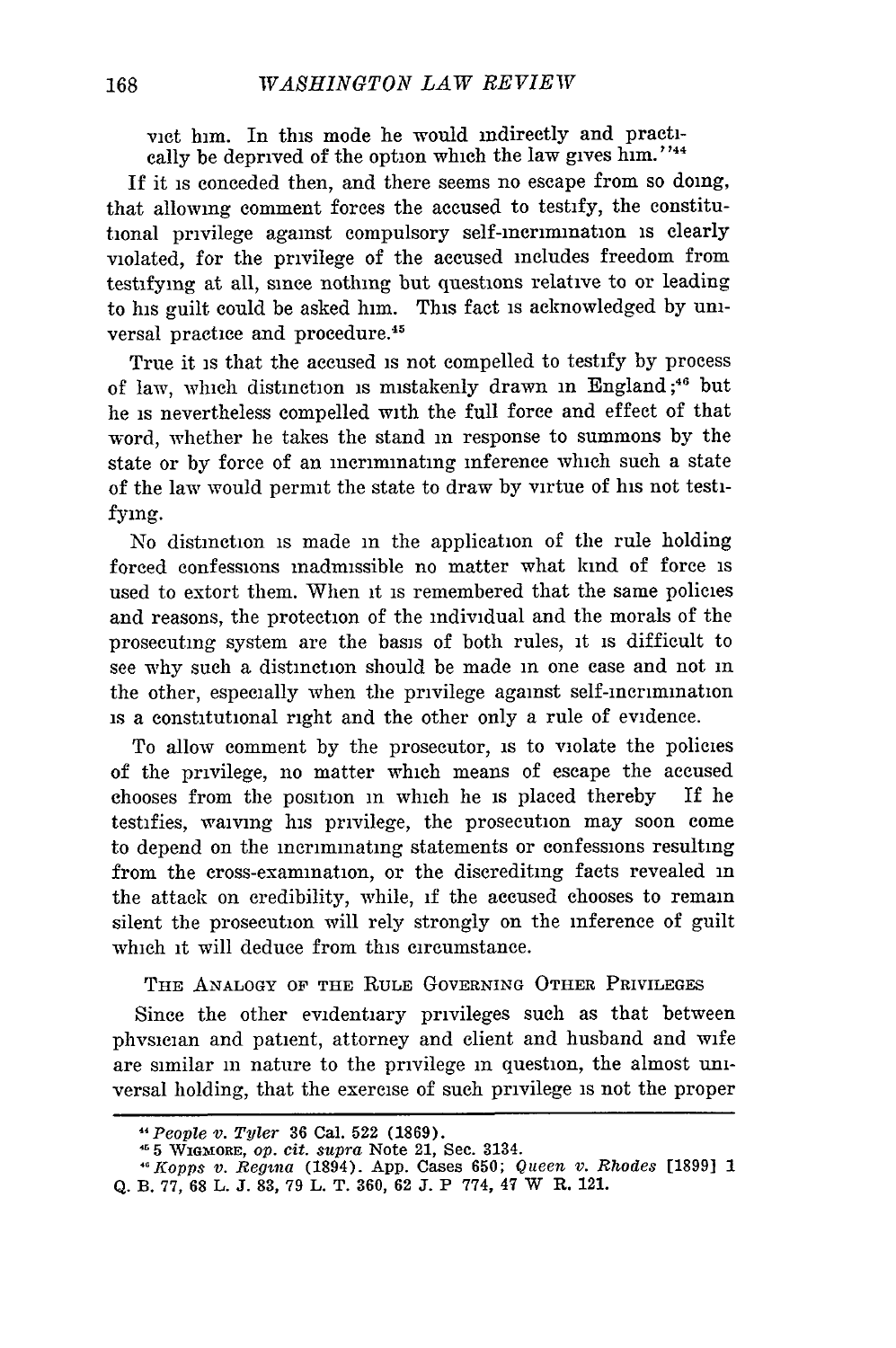subject of comment,<sup>47</sup> should be of some considerable weight in the decision of the principal problem.

The holding of the Supreme Court of Washington is interesting on the question of comment on the exercise of the privilege between physician and patient

"If the plaintiff had the legal right to have this testimony excluded, she could exercise that right without making it the subject of comment for the jury  $\cdot$ <sup>148</sup>

It is interesting also to note that the reason given for denying comment **in** each case, is, that to allow comment is to destroy the privilege.49 Certainly the same reasoning applies **in** the case of the privilege in question and certainly, also, a constitutional privilege is entitled to at least as much consideration as a mere common law or statutory privilege.

#### THE DECISIONS ON THE QUESTION

As has been stated,<sup>50</sup> due to statutory provisions against comment on the accused's failure to testify, but few states have had the opportunity to pass on the question, in the absence of statute.

The California case<sup>51</sup> is the leading case. It was decided in 1869 just after the California competency act went into effect. That act enabled the defendant to testify if he chose, but it did not contam the usual clause that his failure to testify should not create any presumption against him. Thus the California act of **1866** is in substance exactly the same as the present Washington statute now that the new rule has stripped off the quoted words italicised at the beginning of this article. There being no express provision against comment or inference, there arose in California then, as there arises here now, squarely the question whether, in the absence of any statute forbidding it directly or inferentially, comment **by** the prosecutor on the defendant's failure to take the stand violated the constitutional provision against self-incrimination-a provision identical with the one in this state.<sup>52</sup> The California case denied the prosecutor the right to comment in these words

*"Lane v. Spokane Falls & N. R. R. Co., supra* Note 40.

**5** See Note 44, *supra,* California has since also covered the point **by** code. Cal. Penal Code, Sec. 1323.

<sup>13</sup> CALIF. CONST. Art. I, Sec. 13.

<sup>&#</sup>x27; T Comment on the exercise of privilege between physician and patient not permissible. *Lane v. Spokane Falls & Northern R?. B. Go.,* **21 Wash.** 119, 57 Pac. 367, 46 L. R. A. 152 (1900). Same as to privilege between<br>attorney and client. Wentworth v. Lloy, 10 H. L. Cas. 589 (1864) Trav-<br>elers Ins. Co. v. Pomerantz, 214 Misc. 250, 207 N. Y. S. 81. Same as to<br>privile Pac. **710** (1914) *Mash v. People,* 220 Ill. **86,** 77 **N.** E. 92 **(1906).** *State v. Taylor,* **57** W Va. 228, **50 S. E.** 247 **(1905).**

<sup>&</sup>quot;Note 40, *supra.*

**<sup>1</sup>** See main text relating to Notes 27 and 30, *supra.*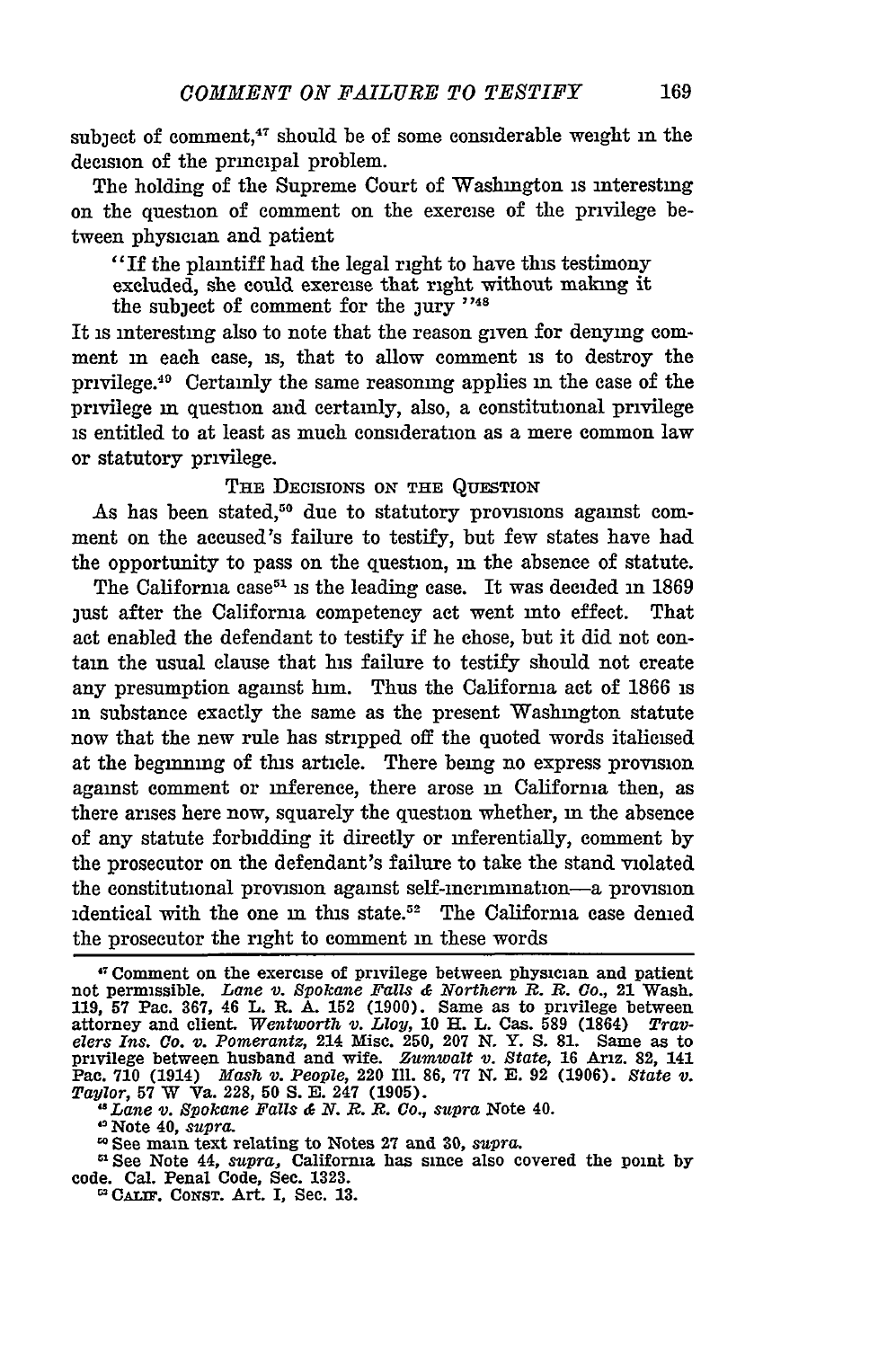"-In this mode [if comment were allowed] he would indirectly and practically be deprived of the option which the law gives him, and of the benefit of the provision of the law and the Constitution, which say, in substance, that he shall not be compelled to criminate himself" "to permit such an inference would be to violate the principles and the spirit of the Constitution and the statute, and defeat, rather than promote the object designed to be accomplished by the innovation [allowing accused to testify] in question."

"We are of opinion, therefore, that the Court erred in permitting the District Attorney to pursue the line of argument to which objection and exception were taken, and intimating its approbation of the ground taken, and especially after what had transpired, in refusing the instruction asked on behalf of defendant for the purpose of correcting any erroneous view that might have been impressed on the minds of the jury We think such instruction proper in all cases where the defendant desires it."<sup>53</sup>

Virginia, South Carolina, and Georgia also denied comment with the same course of reasoning.<sup>54</sup>

To these decisions may be added the language of the Supreme Judicial Court of Massachusetts in a decision denying the prosecutor the right to comment, as follows

"The statutes clearly recognize their (accused persons) constitutional privilege by providing that their failure to testify shall not create any presumption against them. **"'5**

This Massachusetts case, while predicated on a statute expressly preventing any presumption of guilt arising from the failure to testify, appears to regard this cautionary clause as merely declaratory of the necessary consequence of the constitutional privilege, to-wit, that no inference or comment could be made. In other words, the presumption clause adds nothing, but is merely included to make **it** clear and express that the legislature did not by the competency statute infringe in any way upon the constitutional privilege. If this is true, the prohibition against comment would seem to flow directly from the constitution and not from the purely declaratory statute.

In a minority of common law jurisdictions, comment has been al-

*<sup>&</sup>quot;People v. Tyler* Note 44, *supra. "Price v. Com.,* 77 **Va. 393 (1883)** *State v. Howard,* **35 S. C. 197,** <sup>14</sup> S. E. 48 (1892) Bird v. State, 50 Ga. 585 (1874) Coleman v. State, 15 Ga.<br>App. 398, 83 S. E. 154 (1914).<br>App. 398, 83 S. E. 154 (1914).<br>also Berg v. Pentilla, 217 N. W 935 (Minn. 1928) Note 12 Minn. L. Rev.

**<sup>555.</sup>**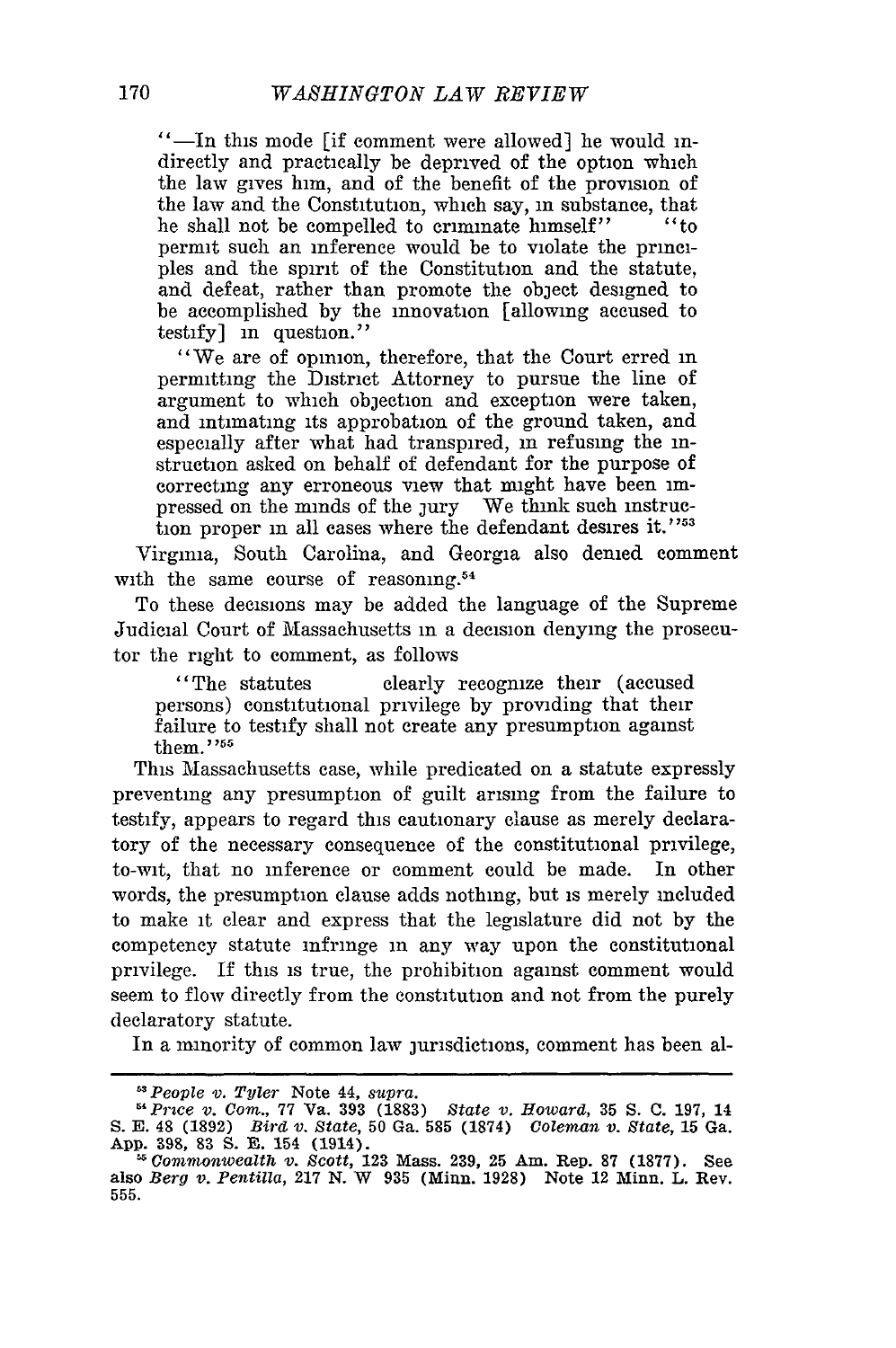lowed-Maine, New Jersey, and England-though it is only in Maine that the question arose as to the effect of comment **in** the face of a constitutional privilege against self-inerimination, and it has since changed its holding by statute.<sup>56</sup> The rule in Maine<sup>5</sup> is based on a supposed analogy to the rule of admission by silence and conduct. The Maine rule seems erroneous for the reason that the accused must be under a duty to deny accusations before his silence can imply an acquiescence in them,<sup>58</sup> and if the privilege has any effect at all it would be to remove that duty

The New Jersey decisions are based on the same line of reasonmg59 as those from Maine and therefore fall into the same error. New Jersey has, however, refused to go so far as to allow an **in**struction authorizing the jury to draw an "irresistible" inference of guilt from the defendant's silence.<sup>60</sup>

When the question arose **in** England under the limited competency act of 1885 making the defendant in certain criminal charges "competent but not compellable" to give evidence $61$  the trial judge's comment on the defendant's silence was sustained<sup>62</sup> on the basis that "competent but not compellable" must have the same meaning in this case as in the statute affording the defendant in a civil case the right to testify, and that there the words not compellable had been construed to mean not compellable by process of law **;63** so that since comment did not compel the defendant by process of law, it was pernssible.

The question cannot be so summarily disposed of. The different situation of the defendant **in** a crimnal case and a civil case is alone enough to render the analogy between the civil competency and crimnal competency statutes inaccurate. The closer and more accurate analogy would be to the rule on the admissibility of confessions wherein any force, legal, physical, mental, or moral renders the confession inadmissible.

The full criminal competency act passed **in** England in 1898 specifically provides that the prosecutor can make no comment.<sup>64</sup> but the right of the judge to comment has been maintained on

*"Bartlett v. Lew-is,* 12 **C.** B. N. S. 249 **(1862).**

afe. Rev. Stat. **1916,** c. 136, Sec. **19.**

*<sup>&</sup>quot;State v. Bartlett,* **55** Me. 200 **(1867).**

**O3JoEs, EvimScE,** Sec. 1044. *"Parker v. State,* **65 N. J.** L. **308, 39** Aft. **651 (1898)**

*<sup>0</sup>State v. Wines,* **65** N. **J.** L. **36,** 46 Atl. **702 (1900). a'** 14 & **15** Vict. **c.** 99.

*OKopps v. Regina, supra* Note **39.**

**<sup>461 &</sup>amp; 62 Vict.** c. **36,** Sec. **lb.**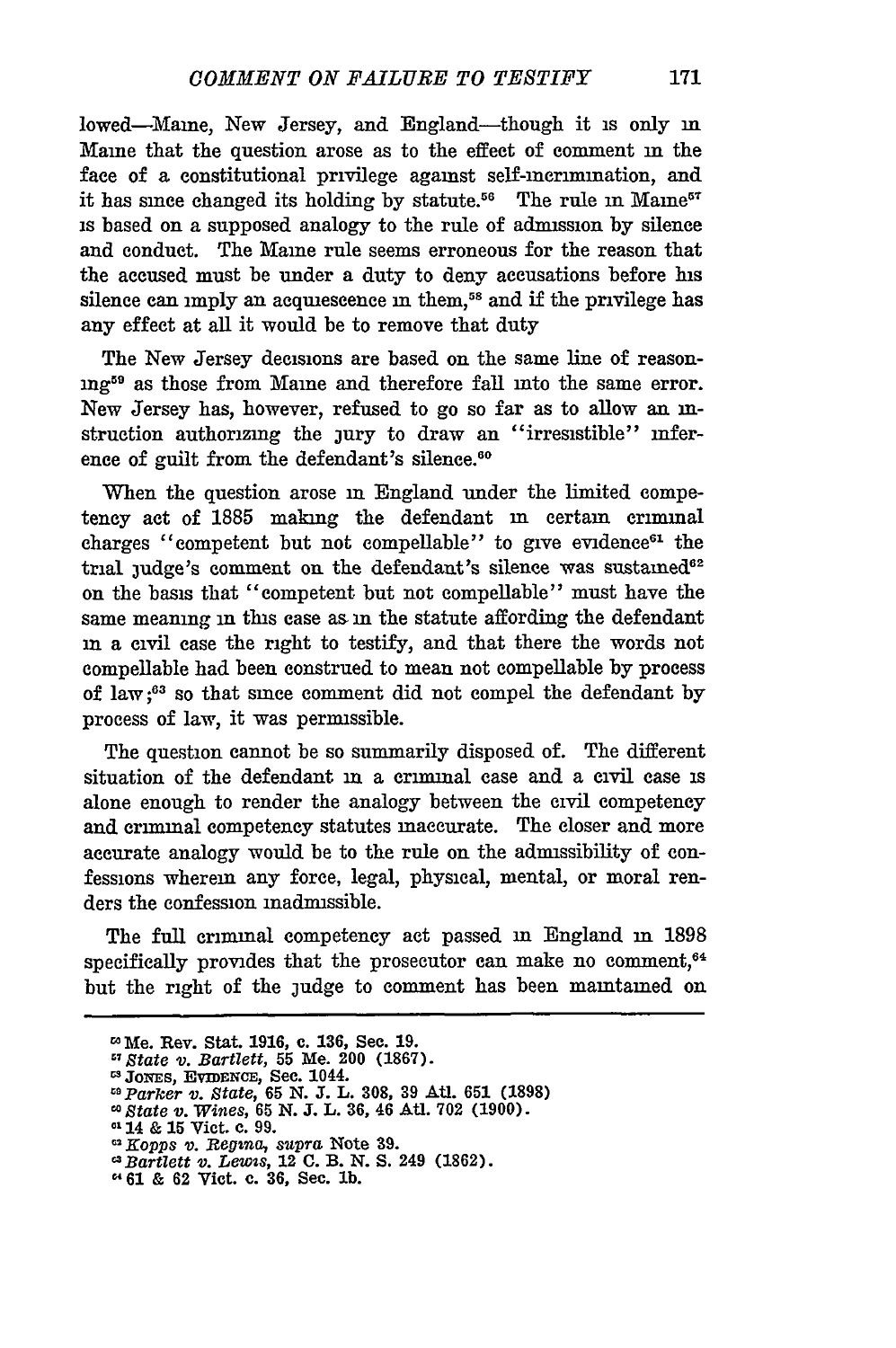his general power to sum up the evidence and on the inaccurate reasoning of Knopps case.<sup>65</sup>

The three jurisdictions whose decisions have been discussed above are the only jurisdictions save one<sup>66</sup> that have been found allowing any comment on the defendant's silence at the trial, while he was protected by the privilege against self-incrimination.<sup>67</sup> It must be recognized that in each case the comment is by the trial judge by virtue of his duty to sum up the evidence to the jury m those jurisdictions, a thing specifically forbidden by the constitution of the state of Washington.<sup>68</sup>

The reasoning of the cases from those jurisdictions is at least questionable and appears to be wholly incompatible with the existence of the privilege at least as constitutionally guaranteed **in** this state.

#### OTHER PHASES OF THE PRIVILEGE.

Though statutes have generally prevented the question of comment on the claim of the privilege by the accused from arising, the courts have had an opportunity to pass on the question as to whether or not the defendant can be put in a position by request for incriminating documents as to have to claim the privilege openly and thus give rise to inferences of guilt or at least of the incriminating character of the documents withheld. The rule of the Federal courts<sup>69</sup> and most other courts<sup>70</sup> seems to be that the defendant shall not, by the exercise of his constitutional right to be forced to give evidence against himself, be placed in such a position.

The Supreme Court of Washington has held that the state cannot, by demanding in open court that the accused produce documents alleged to be incriminating, force the accused to claim the privilege and thus give rise to adverse inference in the eyes of the jury

"The reasoning to sustain this principle lies in this that the state is not put to the necessity, neither will it be permitted to put an inference of guilt which necessarily

WASH. CONST. Art. IV Sec. 16

*Regina v. Rhodes, supra* Note 39, *Kirkham's Case,* 2 Cr. App. R. 253 **(1909)** *Hampton's Case,* 2 Cr. App. R. 274 (1909).

<sup>&</sup>quot; Ohio. It is significant that it was deemed necessary to amend the constitution to allow comment. See Note 29, *supra*.

<sup>&</sup>lt;sup>67</sup> A possible exception to this statement may be found in *State v. Garret,* 44 N. C. 358 (1853), where the prosecutor was allowed to draw an inference of the truth of a question which a witness refused to answer on the ground that it was incriminating.

*<sup>0</sup> McKnight v. U. S.,* **155** Fed. **972 (1902)** *Hibbard v. U.* **S.,** 172 Fed. **66, 18** Ann. Cas. 1040 **(1909).**

**<sup>&#</sup>x27;o** *Gillespie v. State,* **5** Okla. **Cr.** 546, **115 Pac. 620, 35 L. R. A. (N. S.) 1171 (1911).**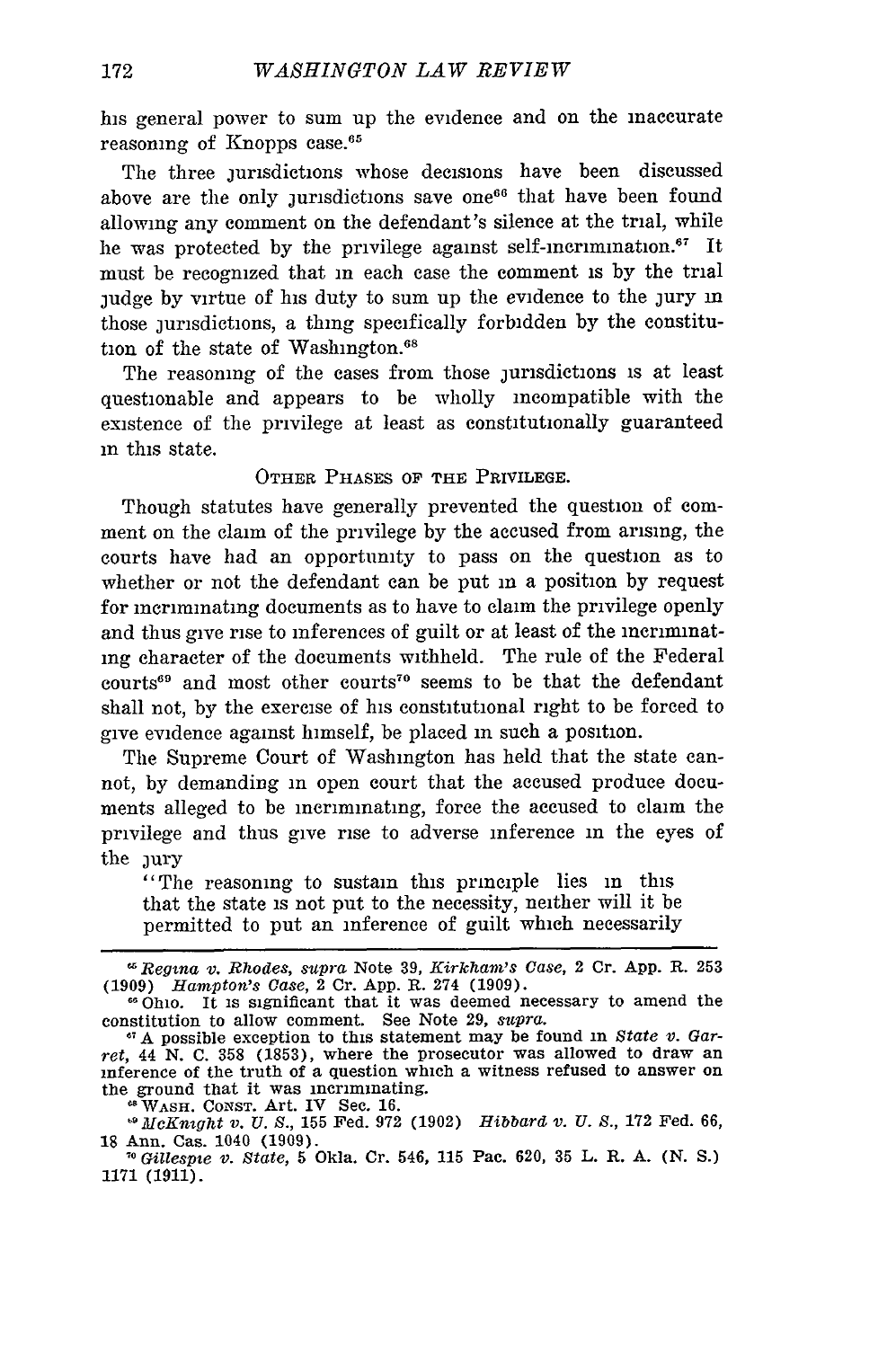flows from an imputation that the accused person has suppressed or is withholding evidence, when the constitution provides that no person shall be compelled to give evidence against himself The demand is futile to put the defendant **in** a false light before the jury and compel him to defend himself against inferences arising from a collateral circumstance and to the stress of extrieating himself from a position in which the constitution says he shall not be placed The fact that a witness says he shall not be placed may be compelled to answer to the jury for something that could not be introduced directly, is in itself enough to sustain the protective clauses of the constitution."<sup>71</sup>

This is a clear holding that not only may the state not draw an inference from the claim of the privilege but further it may not put the defendant in such a position that he must openly claim the privilege. If the reasoning is sound in this case the same holding should be made as to the defendant not testifying orally

While it is true that some courts<sup>72</sup> have held that in *civil* cases where a party to the action asserts his privilege against selfincrimination, a logical inference may be drawn from his silence in so far as such silence bears on the civil issues involved **in** that case, even the adoption of this view does not directly defeat the real purpose of the privilege, which is merely to protect a witness from being required to disclose information which may lead to his crinnal prosecution or conviction. In a **civil** case his criminal guilt is not in issue, whereas in a crminal proceeding it is the very issue in the case. Hence the effect of comment is totally different **in** the two cases. Even in civil cases there is a strong authority<sup>73</sup> against comment on the exercise of the privilege, on the ground that it is an indirect curtailment of the privilege, and tends to nullify it.

On the question as to the implied acquiescence **in** accusations or admission of them **by** silence, it is held that no such acquiescence or admission is implied unless the accusations are made in such a manner that the accused is under a duty to deny them.<sup>74</sup> Almost all jurisdictions hold that when the defendant is **in** custody of the law he is under no duty to answer accusations because of the privilege against compulsory self-incrimination.<sup>75</sup>

*<sup>&</sup>quot;State v. Jackson,* **83** Wash. 514, **195** Pac. 470 **(1915).** *7 2Morris v. McClellan,* 154 Ala. **639,** 45 So. 641, **16** Ann. Cas. **305 (1908)** *Morgan v. Kendall,* 124 **Ind.** 454, 24 **N. E.** 149, **9** L. R. **A.** 445. *Carne v. Litchlield,* 2 Mich. 340 **(1852)** *Berg V. Pentilla,* Note 55,

*supra,* where many authorities are collected.

**<sup>7&#</sup>x27;** See Note **58,** *supra.*

*<sup>&</sup>quot;Hauger* **v.** *U. S.,* **173** Fed. 54 **(1909)** *Vaughan v. State,* **7** Okla. Cr. **685,**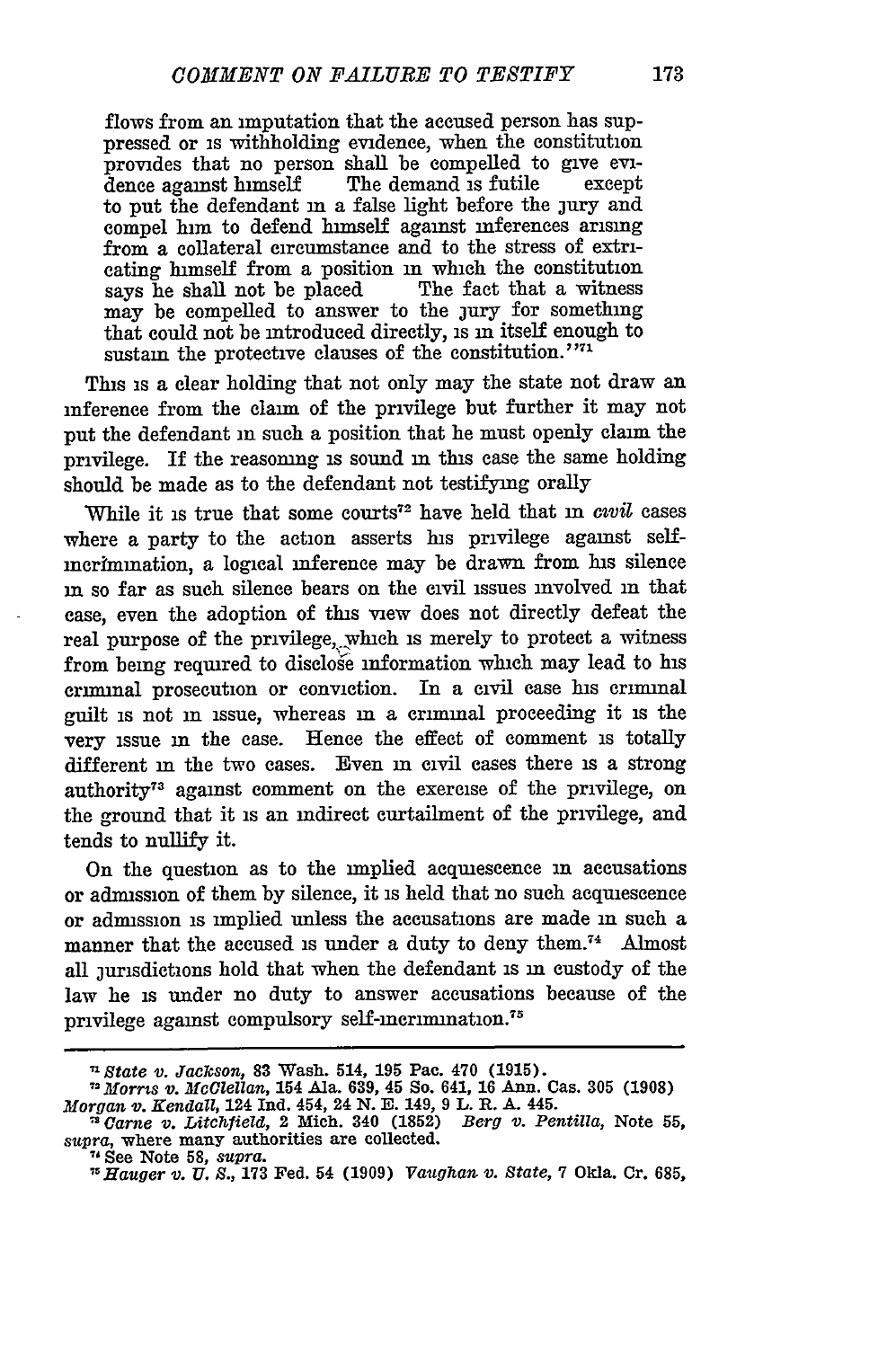The same reasoning, it seems logical, would prevent any infer ence arising from silence during trial, for if the privilege protects the accused during the preliminary proceedings of arrest and arraignment it should do the same at the trial.

#### CONCLUSIONS

In summary, it would seem that to allow the prosecutor to make an adverse comment on the accused's failure to testify is an infraction of his constitutional privilege against compulsory selfincrimination, first, because it practically forces the accused to take the stand and testify as a witness, which is the very thing the constitution says he cannot be forced to do, and second, because permitting such comment on the exercise of a privilege nullifies that privilege and places a privilege guaranteed by the constitution in a position in which the courts have not allowed even ordinary evidentiary privileges to be placed.

If it be claimed that the inference of guilt from the failure of the accused to testify is a natural and logical one, the answer would seem to be that there are also other permissible inferences consistent with innocence, and that, in any event, the constitution forbids the inference to be drawn. Since he is under no duty to speak, the silence of the accused according to well settled principles should not be used against him.

Of the few states that have had the opportunity to pass on the permissibility of such comment, a clear majority have held against it, and the Supreme Court of Washington has flatly held that no inference should arise from the exercise of the constitutional right against self-incrimination when it is exercised by withholding incriminating documents, and has also held that analogous privileges are not subject to comment.

So far as the effect of the new court rule in this state is concerned, which abolishes what was theretofore a mandatory require-

<sup>127</sup> Pac. 264 (1911) *State v. Hillstrom,* 46 Utah 341, 150 Pac. 935 (1915) *State v. Epstein,* 25 R. I. 131, 55 Atl. 204 (1903; "It is clearly the right and privilege of a party in such circumstances to remain silent, and the fact that he does so ought not to be used against him." *Parrot v. State,* **125** Tenn. 1, 139 S. W 1056, 35 L. R. A. (N. S.) 1073 (1911) *Bell v. State,* 93 Ga. 557, 19 S. E. 244 (1894) *State v. Mullins,* 101 Mo. 514, 14 S. W **625** (1890) *State v. Hale,* 156 Mo. 162, 56 S. W 881 (1900) *Comstock v. State,* 14 Neb. 205, 15 N. W 355 (1883) Maloney *v. State,* 91 Ark. 585, 121 S. W 728 (1909) *Com. v. Zorambo,* **205** Pa. 109, 54 Atl. 716 (1903) *Broyles v. State,* 47 Ind. 251 (1874).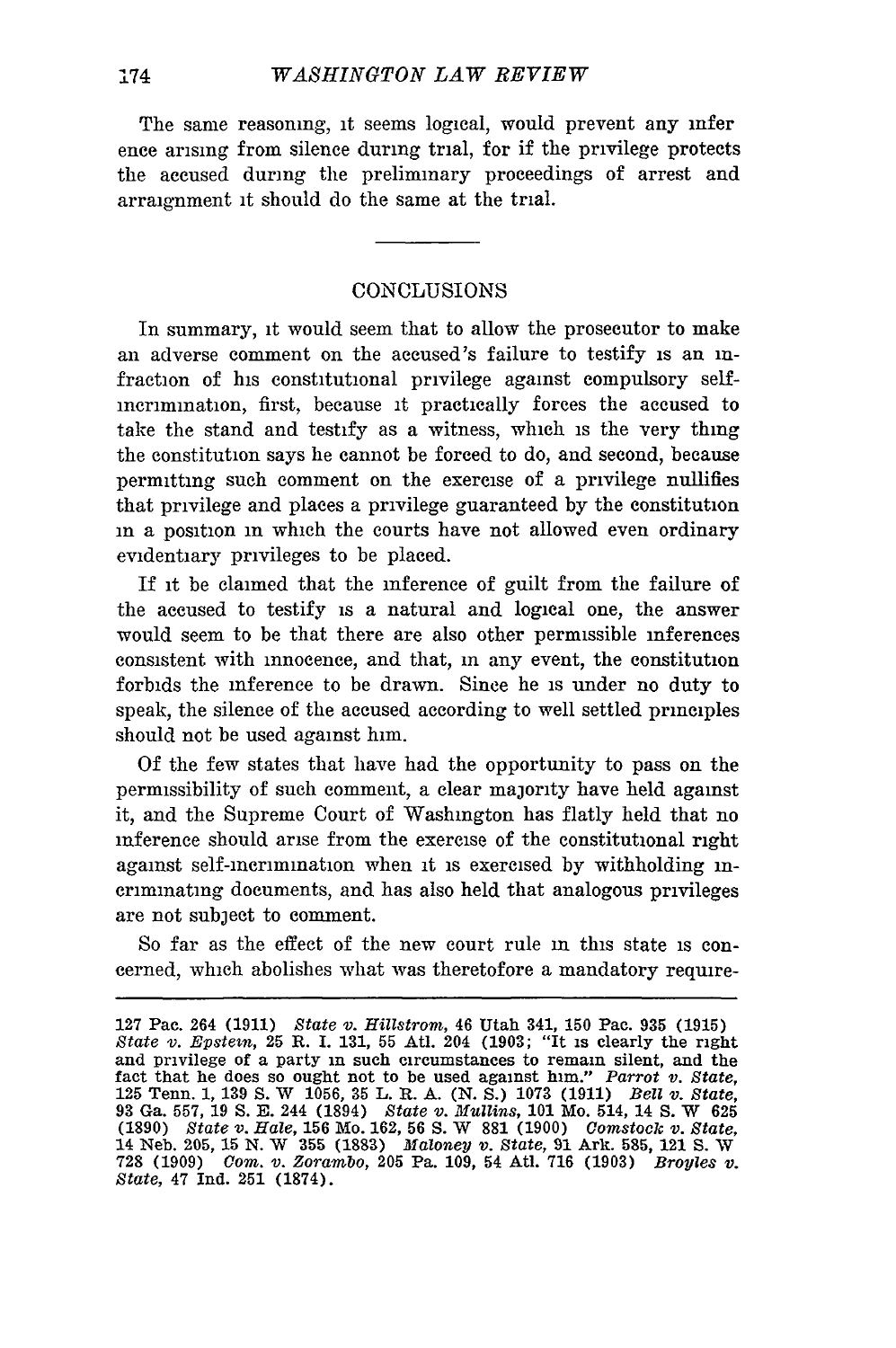ment of the trial judge to instruct that no inference of guilt should arise from the failure to testify, it would seem that the only effect of the new rule is to remove the mandate. If the Califorma<sup>76</sup> view is adopted, which, unaffected **by** any statute, is based on a constitutional provision **like** ours and which we may have obtained from California as there construed, $77$  it is plain that the constitutional privilege against self-mcrnination **in** and of itself prevents the prosecutor from commenting on the silence of the accused and, moreover, entitles the accused to an instruction on the point if he requests it. In other words, it is **in** the state of Washington since the adoption of the new court rule no longer the mandatory duty of the court to give the instruction whether requested or not,<sup>78</sup> but it must probably still be given if requested **by** the accused. While the Supreme Court of Washington has not under all circumstances reversed judgments where comments have been made **by** the prosecutor on the silence of the accused,<sup>79</sup> it seems a fair supposition that the court will not permit the constitutional guaranty against self**merinination** to be broken down **by** permitting a prosecutor to drive the accused to the stand through the possession of the power of comment, notwithstanding the fact that the prosecutor is as yet denied direct legal process to compel the accused to testify

There seems no other possible conclusion but that such comment **by** the prosecutor cannot be allowed without practically nullifying a right firmly entrenched in the common law since the seventeenth century and redeclared and guaranteed **by** virtually all the American constitutions,-a right which in its fundamental fairness to

The doctrine espoused in State v. Raub, supra, that an unlawful com-<br>ment by the prosecutor can be cured by an appropriate instruction seems<br>objectionable if the violation of a constitutional right is involved, as it appears to be. As a matter of fact, the third from the last paragraph in Spokane v. Roberts, supra, says that the comment of the prosecutor was<br>"prejudicial error." If so, it would seem to be an error not curable by an<br>instruction, and the court appears to say so. At any rate the language referred to in the *Spokane v. Roberts, supra,* seems to cast some doubt on whether *State v. Raub* would be adhered to.

**<sup>,&</sup>quot;** See Note 44, *supra,* and main text at Note **53,** *supra.*

**<sup>&</sup>quot;** 12 **C. J. 717.**

*<sup>&</sup>quot;State v. G(ustavson,* **87** Wash. **613,** 152 Pac. **335 (1915).**

*<sup>10</sup>State v. Raub,* **103** Wash. 214, **173** Pac. 1094 **(1918),** discussed in *Spo*kane v. Roberts, 132 Wash. 568, 232 Pac. 316 (1925). See also State v. Fitzenberger, 140 Wash. 308, 248 Pac. 799 (1926), where the court held that a statement by the prosecutor to the jury that the testimony of the state did not take the stand, was not an unlawful comment on the silence of the accused-a statement which it would seem **in** a most pointed and artful way, without expressly doing so, called the attention of the jury to the fact that the accused had not taken the stand.